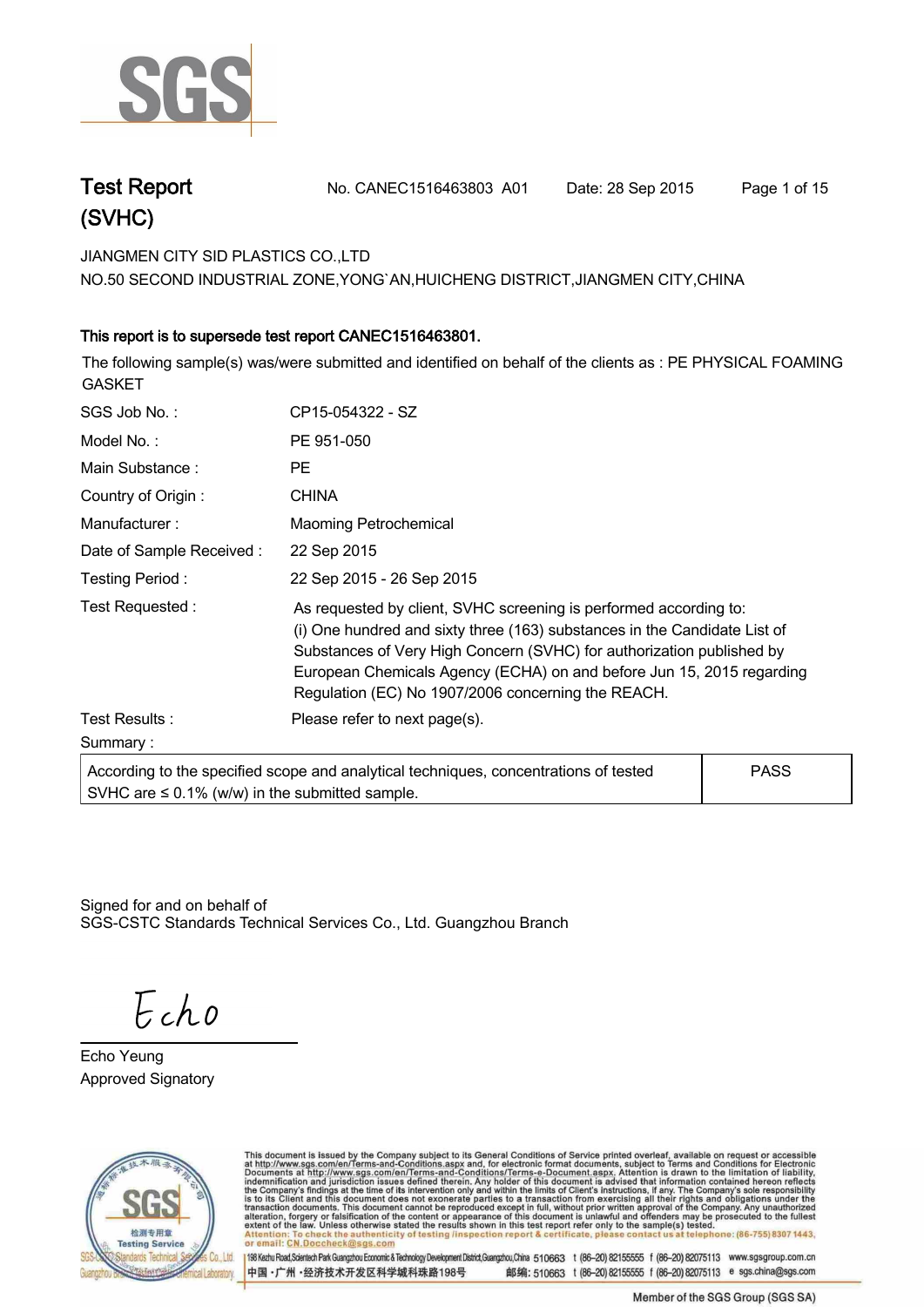

**Test Report. No. CANEC1516463803 A01 Date: 28 Sep 2015. Page 2 of 15.**

### **Remark :.**

 **(1) The chemical analysis of specified SVHC is performed by means of currently available analytical techniques against the following SVHC related documents published by ECHA: http://echa.europa.eu/web/guest/candidate-list-table** 

 **These lists are under evaluation by ECHA and may subject to change in the future.** 

### **(2) Concerning article(s):**

 **In accordance with Regulation (EC) No 1907/2006, any EU producer or importer of articles shall notify ECHA, in accordance with paragraph 4 of Article 7, if a substance meets the criteria in Article 57 and is identified in accordance with Article 59(1) of the Regulation, if (a) the substance in the Candidate List is present in those articles in quantities totaling over one tonne per producer or importer per year; and (b) the substance in the Candidate List is present in those articles above a concentration of 0.1% weight by weight (w/w).** 

 **Article 33 of Regulation (EC) No 1907/2006 requires supplier of an article containing a substance meeting the criteria in Article 57 and identified in accordance with Article 59(1) in a concentration above 0.1% weight by weight (w/w) shall provide the recipient of the article with sufficient information, available to the supplier, to allow safe use of the article including, as a minimum, the name of that substance in the Candidate List.** 

 **SGS adopts the interpretation of ECHA for SVHC in article unless indicated otherwise. Detail explanation is available at the following link:**

 **http://webstage.contribute.sgs.net/corpreach/documents/SGS-CTS\_SVHC-paper-EN-11.pdf** 

 **(3) Concerning material(s):** 

 **Test results in this report are based on the tested sample. This report refers to testing result of tested sample submitted as homogenous material(s). In case such material is being used to compose an article, the results indicated in this report may not represent SVHC concentration in such article. If this report refers to testing result of composite material group by equal weight proportion, the material in each composite test group may come from more than one article.** 

 **If the sample is a substance or mixture, and it directly exports to EU, client has the obligation to comply with the supply chain communication obligation under Article 31 of Regulation (EC) No. 1907/2006 and the conditions of Authorization of substance of very high concern included in the Annex XIV of the Regulation (EC) No. 1907/2006.** 

 **(4) Concerning substance and preparation:** 

 **If a SVHC is found over 0.1% (w/w) and/or the specific concentration limit which is set in Regulation (EC) No 1272/2008 and No 790/2009, client is suggested to prepare a Safety Data Sheet (SDS) against the SVHC to comply with the supply chain communication obligation under Regulation (EC) No 1907/2006, in which:** 

 **- a substance that is classified as hazardous under the CLP Regulation (EC) No 1272/2008.** 

 **- a mixture that is classified as dangerous according Dangerous Preparations Directive** 



This document is issued by the Company subject to its General Conditions of Service printed overleaf, available on request or accessible at http://www.sgs.com/en/Terms-and-Conditions.aspx and, for electronic format docume ck the authenticity of testing /inspection report & certificate, pl or email: CN Doccheck@

198 Kezhu Road,Scientech Park Guangzhou Economic & Technology Development District,Guangzhou,China 510663 t (86-20) 82155555 f (86-20) 82075113 www.sgsgroup.com.cn 中国·广州·经济技术开发区科学城科珠路198号 邮编: 510663 t (86-20) 82155555 f (86-20) 82075113 e sgs.china@sgs.com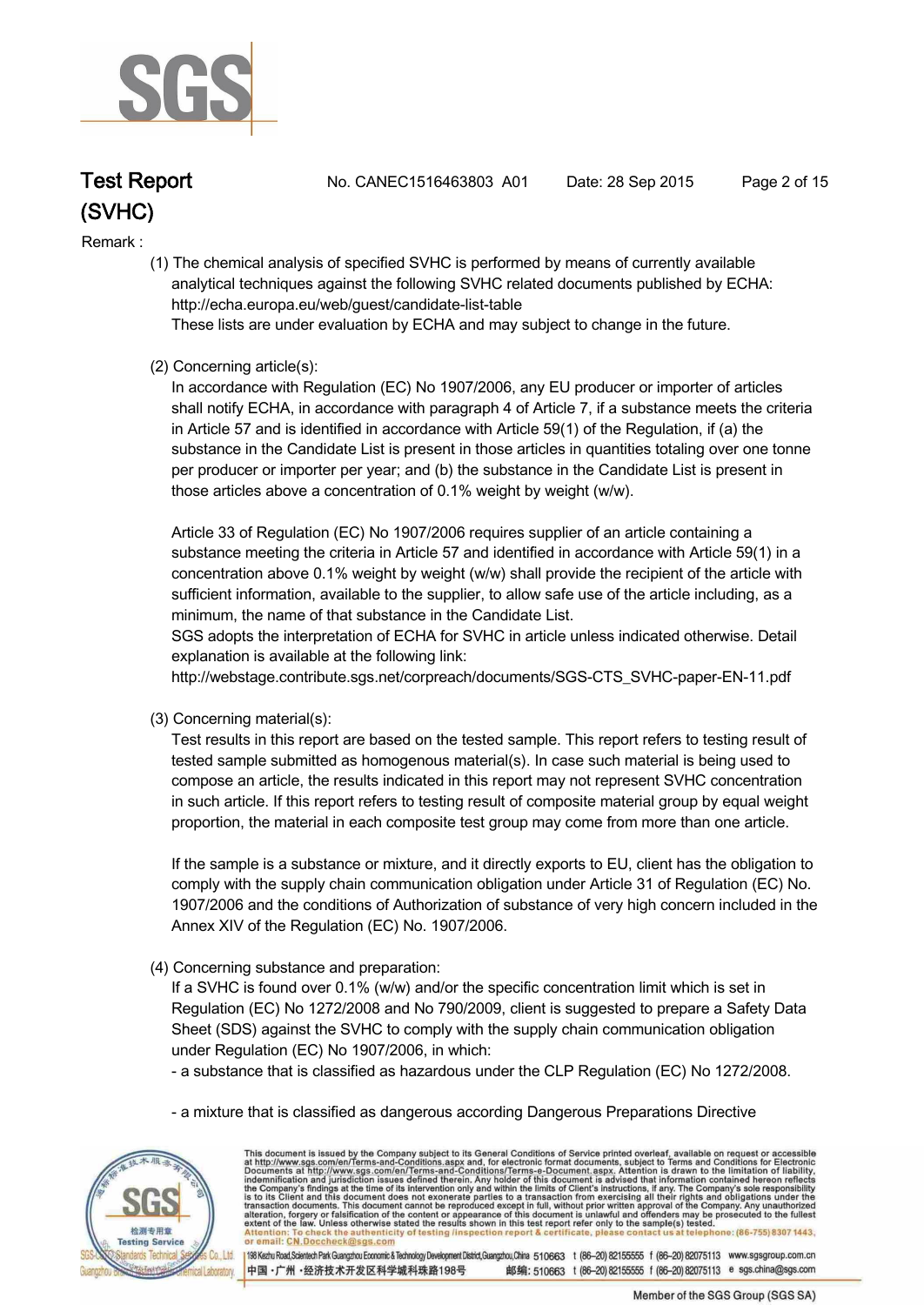

**Test Report. No. CANEC1516463803 A01 Date: 28 Sep 2015. Page 3 of 15.**

 **1999/45/EC or classified as hazardous under the CLP Regulation (EC) No 1272/2008, when their concentrations are equal to, or greater than, those defined in the Article 3(3) of 1999/45/EC or the lower values given in Part 3 of Annex VI of Regulation (EC) No. 1272/2008; or** 

 **- a mixture is not classified as dangerous under Directive 1999/45/EC, but contains either:** 

 **(a) a substance posing human health or environmental hazards in an individual concentration of ≥ 1 % by weight for mixtures that are solid or liquids (i.e., non-gaseous mixtures) or ≥ 0.2 % by volume for gaseous mixtures; or** 

 **(b) a substance that is PBT, or vPvB in an individual concentration of ≥ 0.1 % by weight for mixtures that are solid or liquids (i.e., non-gaseous mixtures); or** 

 **(c) a substance on the SVHC candidate list (for reasons other than those listed above), in an individual concentration of ≥ 0.1 % by weight for non-gaseous mixtures; or** 

 **(d) a substance for which there are Europe-wide workplace exposure limits.** 

 **(5) If a SVHC is found over the reporting limit, client is suggested to identify the component which contains the SVHC and the exact concentration of the SVHC by requesting further quantitative analysis from the laboratory.** 

### **Test Sample :.**

**Sample Description :.**

| Specimen No.    | SGS Sample ID    | <b>Description</b> |  |
|-----------------|------------------|--------------------|--|
| SN <sub>1</sub> | CAN15-164638.001 | White sheet        |  |

### **Test Method :.**

**SGS In-House method- GZTC CHEM-TOP-092-01, GZTC CHEM-TOP-092-02, Analyzed by ICP-OES, UV-VIS, GC-MS, HPLC-DAD/MS and Colorimetric Method. .**



This document is issued by the Company subject to its General Conditions of Service printed overleaf, available on request or accessible at http://www.sgs.com/en/Terms-and-Conditions.aspx and, for electronic format docume ck the authenticity of testing /inspection report & certificate, pl or email: CN Doccheck@

198 Kezhu Road,Scientech Park Guangzhou Economic & Technology Development District,Guangzhou,China 510663 t (86-20) 82155555 f (86-20) 82075113 www.sgsgroup.com.cn 中国·广州·经济技术开发区科学城科珠路198号 邮编: 510663 t (86-20) 82155555 f (86-20) 82075113 e sgs.china@sgs.com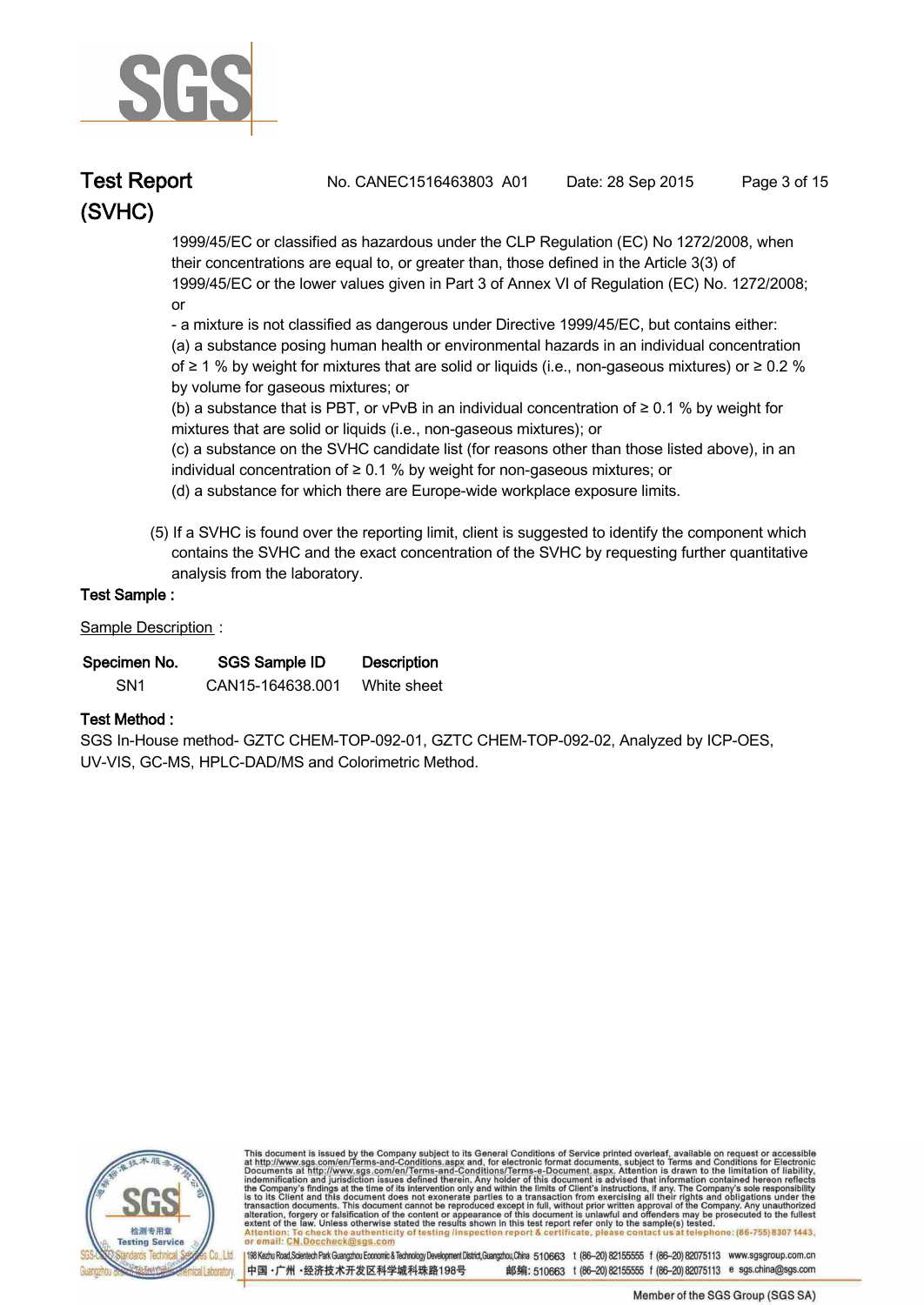

**Test Report. No. CANEC1516463803 A01 Date: 28 Sep 2015. Page 4 of 15.**

### **Test Result: (Substances in the Candidate List of SVHC)**

|                          | <b>Batch Substance Name</b>       | CAS No. | 001<br>Concentration (%) | (% )<br>RL               |
|--------------------------|-----------------------------------|---------|--------------------------|--------------------------|
| $\overline{\phantom{0}}$ | All tested SVHC in candidate list |         | ND                       | $\overline{\phantom{0}}$ |

**Notes :.**

**1.The table above only shows detected SVHC, and SVHC that below RL are not reported.** 

**Please refer to Appendix for the full list of tested SVHC.**

**2.RL = Reporting Limit. All RL are based on homogenous material.ND = Not detected (lower than RL), ND is denoted on the SVHC substance.**

**3.\*The test result is based on the calculation of selected element(s) / marker(s) and to the worst-case scenario. For detail information, please refer to the SGS REACH** 

**website: www.reach.sgs.com/substance-of-very-high-concern-analysis-information-page.htm. 4. RL = 0.005% is evaluated for element (i.e. cobalt, arsenic, lead, chromium (VI), aluminum, zirconium, boron, strontium, zinc, antimony, cadmium, titanium and barium respectively), except molybdenum RL=0.0005%, boron RL=0.0025% (only for Lead bis(tetrafluoroborate)). .**

**5. Calculated concentration of boric compounds are based on the water extractive boron by ICP-OES. .**

**6. ∆ CAS No. of diastereoisomers identified (α-HBCDD, β-HBCDD, γ-HBCDD): 134237-50-6, 134237-51-7, 134237-52-8.** 

**7. ☆ CAS No. of Hexahydromethylphthalic anhydride, Hexahydro-4-methylphthalic anhydride, Hexahydro-1-methylphthalic anhydride, Hexahydro-3-methylphthalic anhydride: 25550-51-0, 19438-60-9, 48122-14-1, 57110-29-9; EC No. of those: 247-094-1, 243-072-0, 256-356-4, 260-566-1. 8. § The substance is proposed for the identification as SVHC only where it contains** 

**Michler's ketone (CAS Number: 90-94-8) or Michler's base (CAS Number: 101-61-1) ≥0.1% (w/w). .**



This document is issued by the Company subject to its General Conditions of Service printed overleaf, available on request or accessible at http://www.sgs.com/en/Terms-and-Conditions.aspx and, for electronic format docume ck the authenticity of testing /inspection report & certificate, pl or email: CN Doccheck@

198 Kezhu Road,Scientech Park Guangzhou Economic & Technology Development District,Guangzhou,China 510663 t (86-20) 82155555 f (86-20) 82075113 www.sgsgroup.com.cn 中国·广州·经济技术开发区科学城科珠路198号 邮编: 510663 t (86-20) 82155555 f (86-20) 82075113 e sgs.china@sgs.com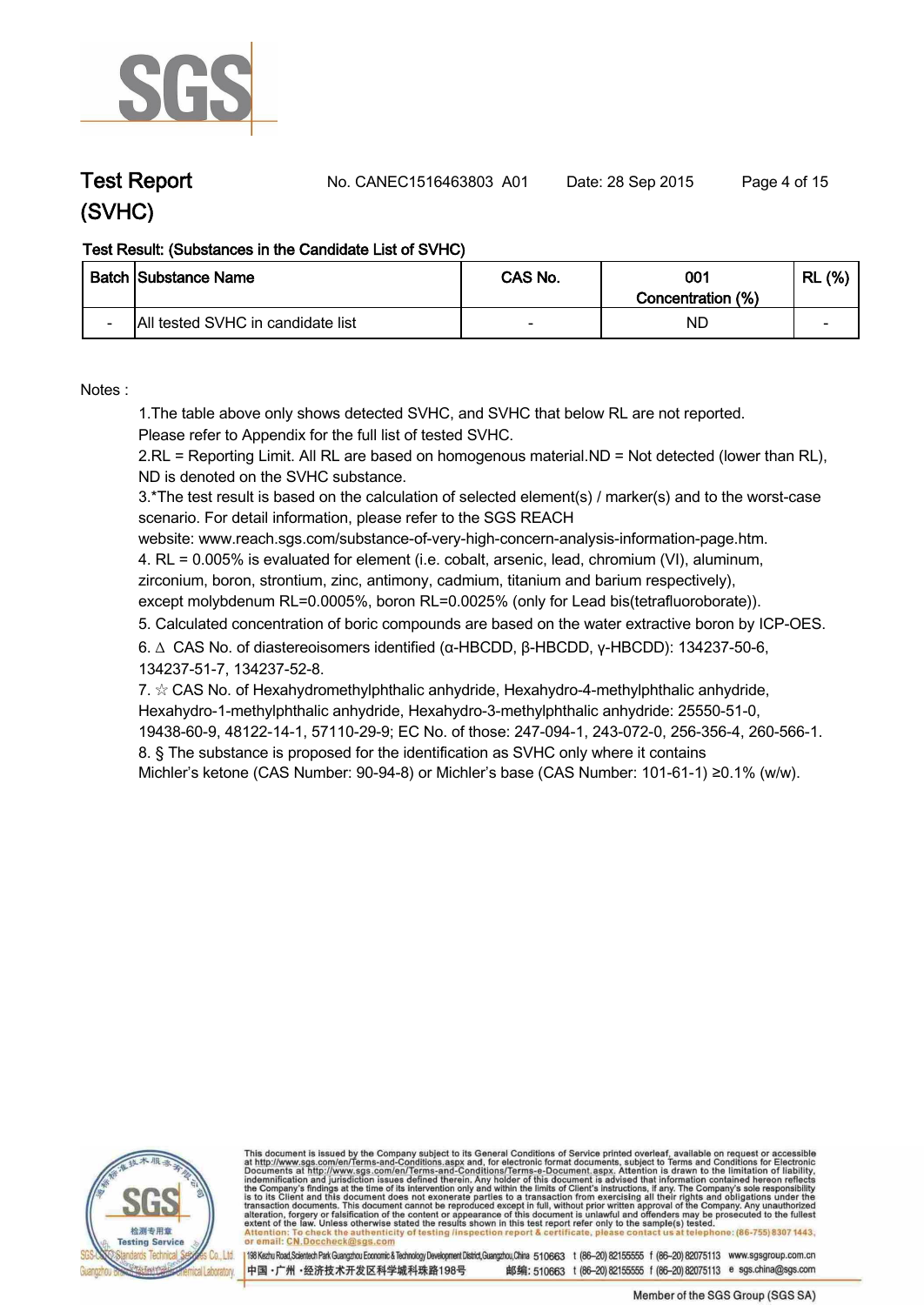

**Test Report. No. CANEC1516463803 A01 Date: 28 Sep 2015. Page 5 of 15.**

## **Appendix**

### **Full list of tested SVHC:**

| <b>Batch</b>               | No.            | <b>Substance Name</b>                                                                                                   | CAS No.                  | <b>RL</b> (%) |
|----------------------------|----------------|-------------------------------------------------------------------------------------------------------------------------|--------------------------|---------------|
|                            | $\mathbf 1$    | 4,4'-Diaminodiphenylmethane(MDA)                                                                                        | 101-77-9                 | 0.050         |
| I                          | $\overline{2}$ | 5-tert-butyl-2,4,6-trinitro-m-xylene (musk xylene)                                                                      | $81 - 15 - 2$            | 0.050         |
|                            | $\mathbf{3}$   | Alkanes, C10-13, chloro (Short Chain Chlorinated Paraffins)                                                             | 85535-84-8               | 0.050         |
| $\mathbf{I}$               | 4              | Anthracene                                                                                                              | 120-12-7                 | 0.050         |
| I                          | $\sqrt{5}$     | Benzyl butyl phthalate (BBP)                                                                                            | 85-68-7                  | 0.050         |
| $\mathbf{I}$               | 6              | Bis (2-ethylhexyl)phthalate (DEHP)                                                                                      | 117-81-7                 | 0.050         |
| $\mathbf{I}$               | $\overline{7}$ | Bis(tributyltin) oxide (TBTO)                                                                                           | 56-35-9                  | 0.050         |
| I                          | 8              | Cobalt dichloride*                                                                                                      | 7646-79-9                | 0.005         |
| I                          | 9              | Diarsenic pentaoxide*                                                                                                   | 1303-28-2                | 0.005         |
| I                          | 10             | Diarsenic trioxide*                                                                                                     | 1327-53-3                | 0.005         |
| $\mathbf{I}$               | 11             | Dibutyl phthalate (DBP)                                                                                                 | 84-74-2                  | 0.050         |
| I                          | 12             | Hexabromocyclododecane (HBCDD) and all major<br>diastereoisomers identified (α-HBCDD, β-HBCDD,<br>γ-HBCDD) <sup>∆</sup> | 25637-99-4,<br>3194-55-6 | 0.050         |
| $\mathbf{I}$               | 13             | Lead hydrogen arsenate*                                                                                                 | 7784-40-9                | 0.005         |
|                            | 14             | Sodium dichromate*                                                                                                      | 7789-12-0,<br>10588-01-9 | 0.005         |
| I                          | 15             | Triethyl arsenate*                                                                                                      | 15606-95-8               | 0.005         |
| Ш                          | 16             | 2,4-Dinitrotoluene                                                                                                      | 121-14-2                 | 0.050         |
| Ш                          | 17             | Acrylamide                                                                                                              | 79-06-1                  | 0.050         |
| $\mathbf{II}$              | 18             | Anthracene oil*                                                                                                         | 90640-80-5               | 0.050         |
| $\mathbf{II}$              | 19             | Anthracene oil, anthracene paste*                                                                                       | 90640-81-6               | 0.050         |
| $\ensuremath{\mathsf{II}}$ | 20             | Anthracene oil, anthracene paste, anthracene fraction*                                                                  | 91995-15-2               | 0.050         |



This document is issued by the Company subject to its General Conditions of Service printed overleaf, available on request or accessible at http://www.sgs.com/en/Terms-and-Conditions.aspx and, for electronic format documen . at telephone: (86-755) 8307 1443, Attention: To check the authent<br>or email: CN.Doccheck@sgs.c eck the authenticity of testing /inspection report & certificate, ple contact us

198 Kezhu Road,Scientech Park Guangzhou Economic & Technology Development District,Guangzhou,China 510663 t (86-20) 82155555 f (86-20) 82075113 www.sgsgroup.com.cn 中国·广州·经济技术开发区科学城科珠路198号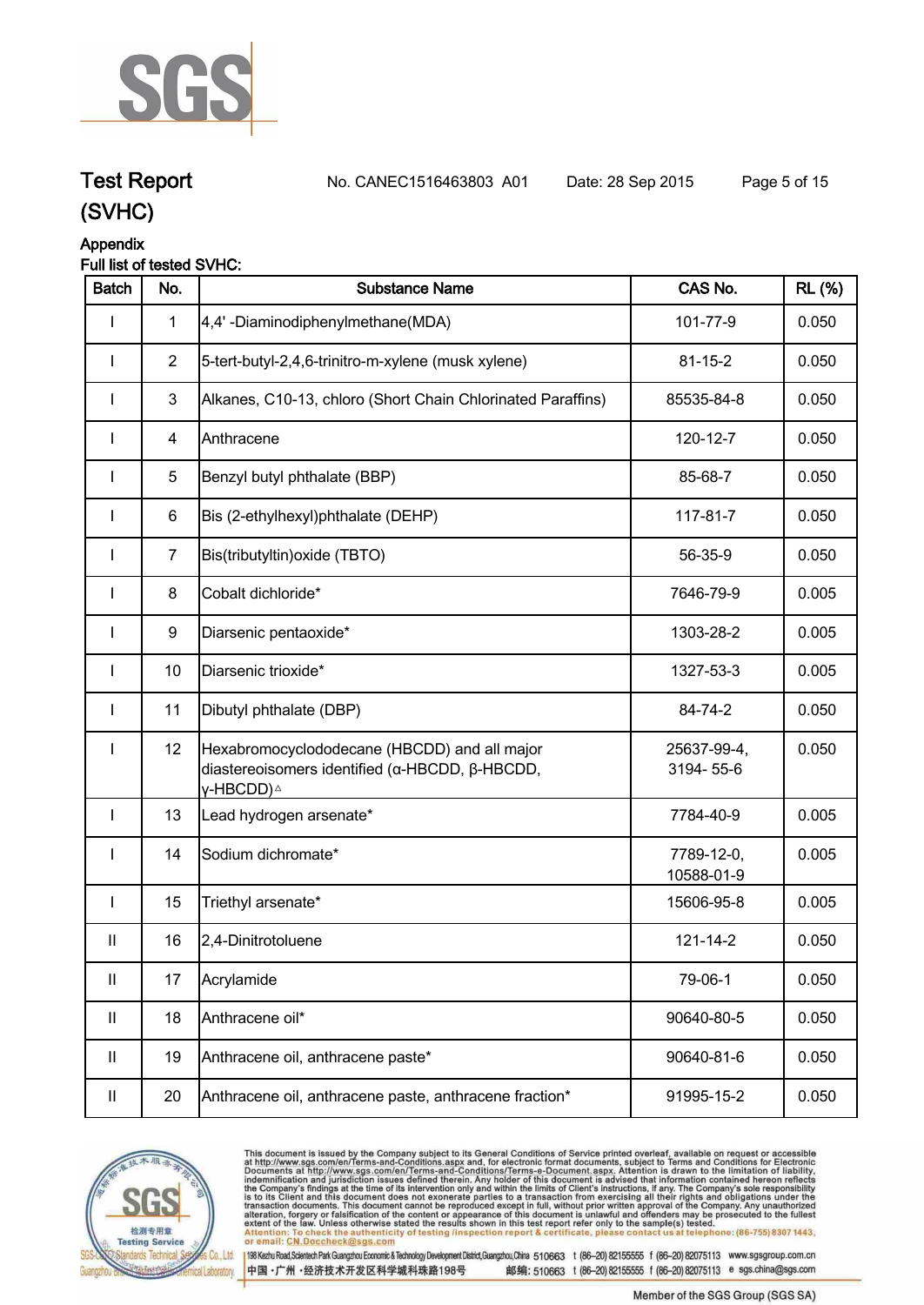

## **Test Report. No. CANEC1516463803 A01 Date: 28 Sep 2015. Page 6 of 15.**

### **(SVHC)**

### **Appendix**

### **Full list of tested SVHC:**

| <b>Batch</b>               | No. | <b>Substance Name</b>                                                             | CAS No.                                | <b>RL</b> (%) |
|----------------------------|-----|-----------------------------------------------------------------------------------|----------------------------------------|---------------|
| $\mathbf{II}$              | 21  | Anthracene oil, anthracene paste, distn. lights*                                  | 91995-17-4                             | 0.050         |
| $\mathbf{II}$              | 22  | Anthracene oil, anthracene-low*                                                   | 90640-82-7                             | 0.050         |
| $\mathbf{II}$              | 23  | Diisobutyl phthalate                                                              | 84-69-5                                | 0.050         |
| $\mathbf{II}$              | 24  | Lead chromate*                                                                    | 7758-97-6                              | 0.005         |
| $\mathbf{II}$              | 25  | Lead chromate molybdate sulphate red (C.I. Pigment Red<br>$104$ <sup>*</sup>      | 12656-85-8                             | 0.005         |
| $\mathbf{II}$              | 26  | Lead sulfochromate yellow (C.I. Pigment Yellow 34)*                               | 1344-37-2                              | 0.005         |
| $\ensuremath{\mathsf{II}}$ | 27  | Pitch, coal tar, high temp.*                                                      | 65996-93-2                             | 0.050         |
| $\mathbf{II}$              | 28  | Tris(2-chloroethyl)phosphate                                                      | 115-96-8                               | 0.050         |
| Ш                          | 29  | Ammonium dichromate*                                                              | 7789-09-5                              | 0.005         |
| $\mathop{\rm III}$         | 30  | Boric acid*                                                                       | 10043-35-3,<br>11113-50-1              | 0.005         |
| $\mathbf{III}$             | 31  | Disodium tetraborate, anhydrous*                                                  | 1303-96-4,<br>1330-43-4,<br>12179-04-3 | 0.005         |
| $\mathbf{III}$             | 32  | Potassium chromate*                                                               | 7789-00-6                              | 0.005         |
| $\mathbf{III}$             | 33  | Potassium dichromate*                                                             | 7778-50-9                              | 0.005         |
| Ш                          | 34  | Sodium chromate*                                                                  | 7775-11-3                              | 0.005         |
| $\mathop{\rm III}$         | 35  | Tetraboron disodium heptaoxide, hydrate*                                          | 12267-73-1                             | 0.005         |
| $\mathbf{III}$             | 36  | Trichloroethylene                                                                 | 79-01-6                                | 0.050         |
| ${\sf IV}$                 | 37  | 2-Ethoxyethanol                                                                   | 110-80-5                               | 0.050         |
| ${\sf IV}$                 | 38  | 2-Methoxyethanol                                                                  | 109-86-4                               | 0.050         |
| ${\sf IV}$                 | 39  | Chromic acid,<br>Oligomers of chromic acid and dichromic acid,<br>Dichromic acid* | 7738-94-5<br>13530-68-2                | 0.005         |



This document is issued by the Company subject to its General Conditions of Service printed overleaf, available on request or accessible at http://www.sgs.com/en/Terms-and-Conditions.aspx and, for electronic format documen . at telephone: (86-755) 8307 1443, Attention: To check the authent<br>or email: CN.Doccheck@sgs.c eck the authenticity of testing /inspection report & certificate, ple contact us

中国·广州·经济技术开发区科学城科珠路198号

198 Kezhu Road, Scientech Park Guangzhou Economic & Technology Development District, Guangzhou, China 510663 t (86-20) 82155555 f (86-20) 82075113 www.sgsgroup.com.cn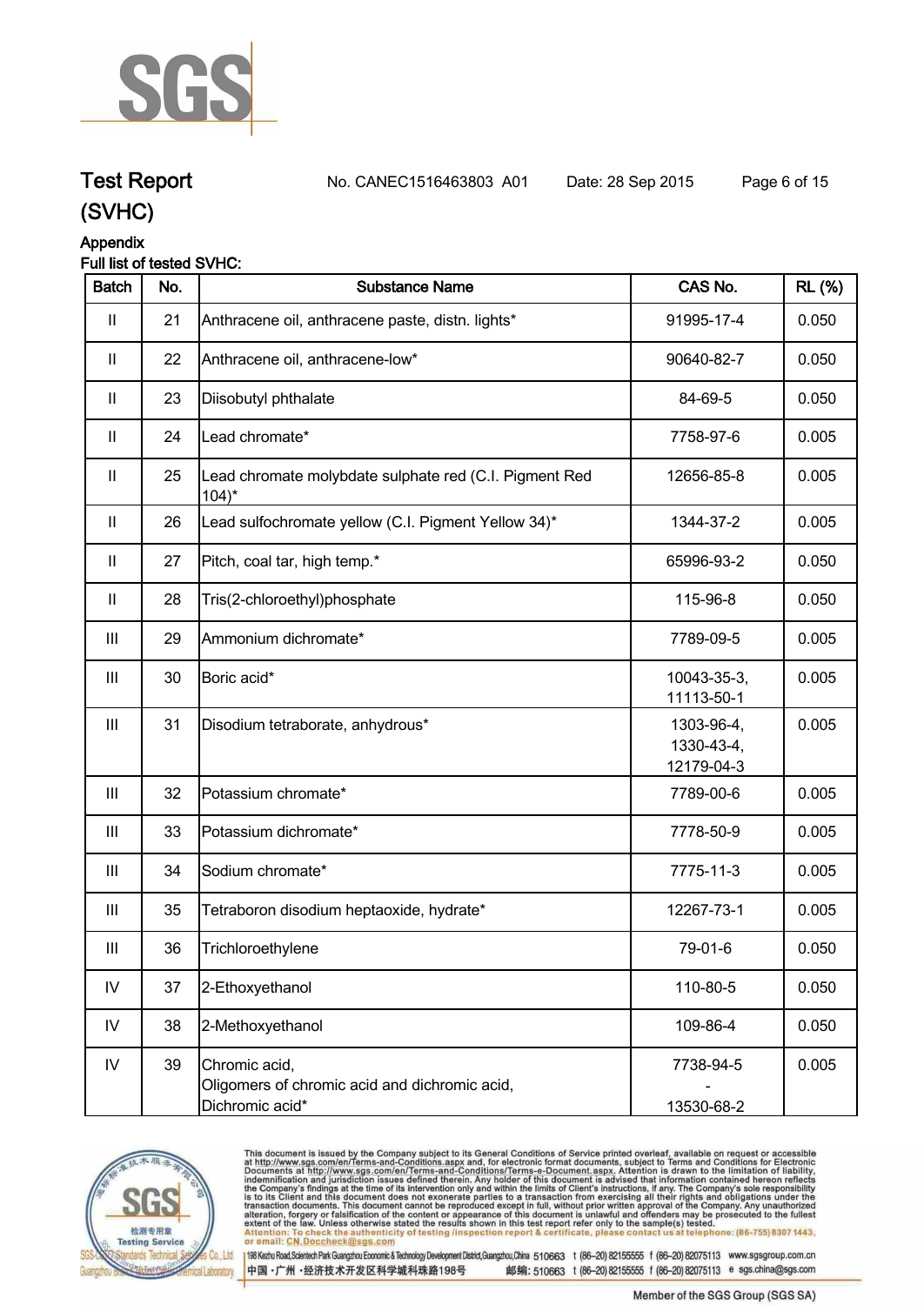

## **Test Report. No. CANEC1516463803 A01 Date: 28 Sep 2015. Page 7 of 15.**

**(SVHC)**

### **Appendix**

### **Full list of tested SVHC:**

| <b>Batch</b> | No. | <b>Substance Name</b>                                                      | CAS No.                     | <b>RL</b> (%) |
|--------------|-----|----------------------------------------------------------------------------|-----------------------------|---------------|
| IV           | 40  | Chromium trioxide*                                                         | 1333-82-0                   | 0.005         |
| IV           | 41  | Cobalt(II) carbonate*                                                      | 513-79-1                    | 0.005         |
| IV           | 42  | Cobalt(II) diacetate*                                                      | 71-48-7                     | 0.005         |
| IV           | 43  | Cobalt(II) dinitrate*                                                      | 10141-05-6                  | 0.005         |
| IV           | 44  | Cobalt(II) sulphate*                                                       | 10124-43-3                  | 0.005         |
| $\vee$       | 45  | 1,2,3-trichloropropane                                                     | 96-18-4                     | 0.050         |
| $\vee$       | 46  | 1,2-Benzenedicarboxylic acid, di-C6-8-branched alkyl esters,<br>C7-rich    | 71888-89-6                  | 0.050         |
| $\vee$       | 47  | 1,2-Benzenedicarboxylic acid, di-C7-11-branched and linear<br>alkyl esters | 68515-42-4                  | 0.050         |
| $\vee$       | 48  | 1-methyl-2-pyrrolidone                                                     | 872-50-4                    | 0.050         |
| V            | 49  | 2-ethoxyethyl acetate                                                      | 111-15-9                    | 0.050         |
| $\vee$       | 50  | Hydrazine                                                                  | 7803-57-8,<br>302-01-2      | 0.050         |
| $\vee$       | 51  | Strontium chromate*                                                        | 7789-06-2                   | 0.005         |
| VI           | 52  | 1,2-Dichloroethane                                                         | 107-06-2                    | 0.050         |
| VI           | 53  | 2,2'-dichloro-4,4'-methylenedianiline                                      | $101 - 14 - 4$              | 0.050         |
| VI           | 54  | 2-Methoxyaniline; o-Anisidine                                              | $90 - 04 - 0$               | 0.050         |
| VI           | 55  | 4-(1,1,3,3-tetramethylbutyl)phenol                                         | 140-66-9                    | 0.050         |
| VI           | 56  | Aluminosilicate Refractory Ceramic Fibres *                                | 650-017-00-8 (Index<br>no.) | 0.005         |
| VI           | 57  | Arsenic acid*                                                              | 7778-39-4                   | 0.005         |
| VI           | 58  | Bis(2-methoxyethyl) ether                                                  | 111-96-6                    | 0.050         |
| VI           | 59  | Bis(2-methoxyethyl) phthalate                                              | 117-82-8                    | 0.050         |



This document is issued by the Company subject to its General Conditions of Service printed overleaf, available on request or accessible at http://www.sgs.com/en/Terms-and-Conditions.aspx and, for electronic format documen (s) tested.<br><mark>: at telephon</mark>e: (86-755) 8307 1443, Attention: To check the authen<br>or email: CN.Doccheck@sgs.c eck the authenticity of testing /inspection report & certificate, ple contact us

198 Kezhu Road, Scientech Park Guangzhou Economic & Technology Development District, Guangzhou, China 510663 t (86-20) 82155555 f (86-20) 82075113 www.sgsgroup.com.cn 中国·广州·经济技术开发区科学城科珠路198号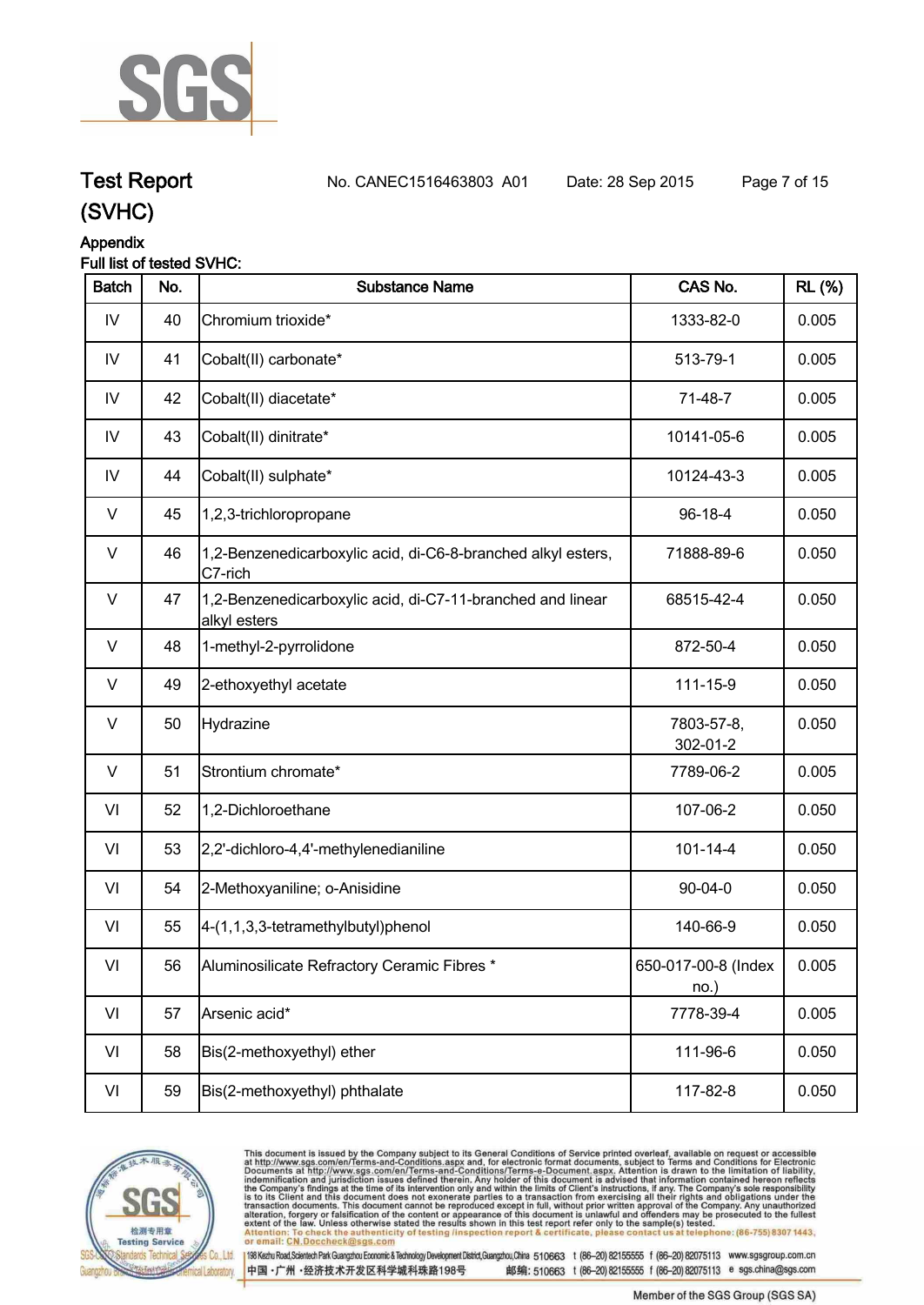

### **Appendix**

### **Full list of tested SVHC:**

| <b>Batch</b> | No. | <b>Substance Name</b>                                                                                                                              | CAS No.                     | <b>RL</b> (%) |
|--------------|-----|----------------------------------------------------------------------------------------------------------------------------------------------------|-----------------------------|---------------|
| VI           | 60  | Calcium arsenate*                                                                                                                                  | 7778-44-1                   | 0.005         |
| VI           | 61  | Dichromium tris(chromate) *                                                                                                                        | 24613-89-6                  | 0.005         |
| VI           | 62  | Formaldehyde, oligomeric reaction products with aniline                                                                                            | 25214-70-4                  | 0.050         |
| VI           | 63  | Lead diazide, Lead azide*                                                                                                                          | 13424-46-9                  | 0.005         |
| VI           | 64  | Lead dipicrate*                                                                                                                                    | 6477-64-1                   | 0.005         |
| VI           | 65  | Lead styphnate*                                                                                                                                    | 15245-44-0                  | 0.005         |
| VI           | 66  | N,N-dimethylacetamide                                                                                                                              | 127-19-5                    | 0.050         |
| VI           | 67  | Pentazinc chromate octahydroxide*                                                                                                                  | 49663-84-5                  | 0.005         |
| VI           | 68  | Phenolphthalein                                                                                                                                    | 77-09-8                     | 0.050         |
| VI           | 69  | Potassium hydroxyoctaoxodizincatedichromate*                                                                                                       | 11103-86-9                  | 0.005         |
| VI           | 70  | Trilead diarsenate*                                                                                                                                | 3687-31-8                   | 0.005         |
| VI           | 71  | Zirconia Aluminosilicate Refractory Ceramic Fibres*                                                                                                | 650-017-00-8 (Index<br>no.) | 0.005         |
| VII          | 72  | [4-[[4-anilino-1-naphthyl][4-<br>(dimethylamino)phenyl]methylene]cyclohexa-2,5-dien-1-ylide<br>ne] dimethylammonium chloride (C.I. Basic Blue 26)§ | 2580-56-5                   | 0.050         |
| VII          | 73  | [4-[4,4'-bis(dimethylamino)<br>benzhydrylidene]cyclohexa-2,5-dien-1-ylidene]dimethylamm<br>onium chloride (C.I. Basic Violet 3)§                   | 548-62-9                    | 0.050         |
| VII          | 74  | 1,2-bis(2-methoxyethoxy)ethane (TEGDME; triglyme)                                                                                                  | 112-49-2                    | 0.050         |
| VII          | 75  | 1,2-dimethoxyethane; ethylene glycol dimethyl ether<br>(EGDME)                                                                                     | 110-71-4                    | 0.050         |
| VII          | 76  | 4,4'-bis(dimethylamino) benzophenone (Michler's Ketone)                                                                                            | 90-94-8                     | 0.050         |
| VII          | 77  | 4,4'-bis(dimethylamino)-4"-(methylamino)trityl alcohol§                                                                                            | $561 - 41 - 1$              | 0.050         |
| VII          | 78  | Diboron trioxide*                                                                                                                                  | 1303-86-2                   | 0.005         |



This document is issued by the Company subject to its General Conditions of Service printed overleaf, available on request or accessible at http://www.sgs.com/en/Terms-and-Conditions.aspx and, for electronic format documen (s) tested.<br><mark>: at telepho</mark>ne: (86-755) 8307 1443, Attention: To check the authen<br>or email: CN.Doccheck@sgs.c eck the authenticity of testing /inspection report & certificate, ple contact us

198 Kezhu Road,Scientech Park Guangzhou Economic & Technology Development District,Guangzhou,China 510663 t (86-20) 82155555 f (86-20) 82075113 www.sgsgroup.com.cn 中国·广州·经济技术开发区科学城科珠路198号

**Test Report. No. CANEC1516463803 A01 Date: 28 Sep 2015. Page 8 of 15.**

Member of the SGS Group (SGS SA)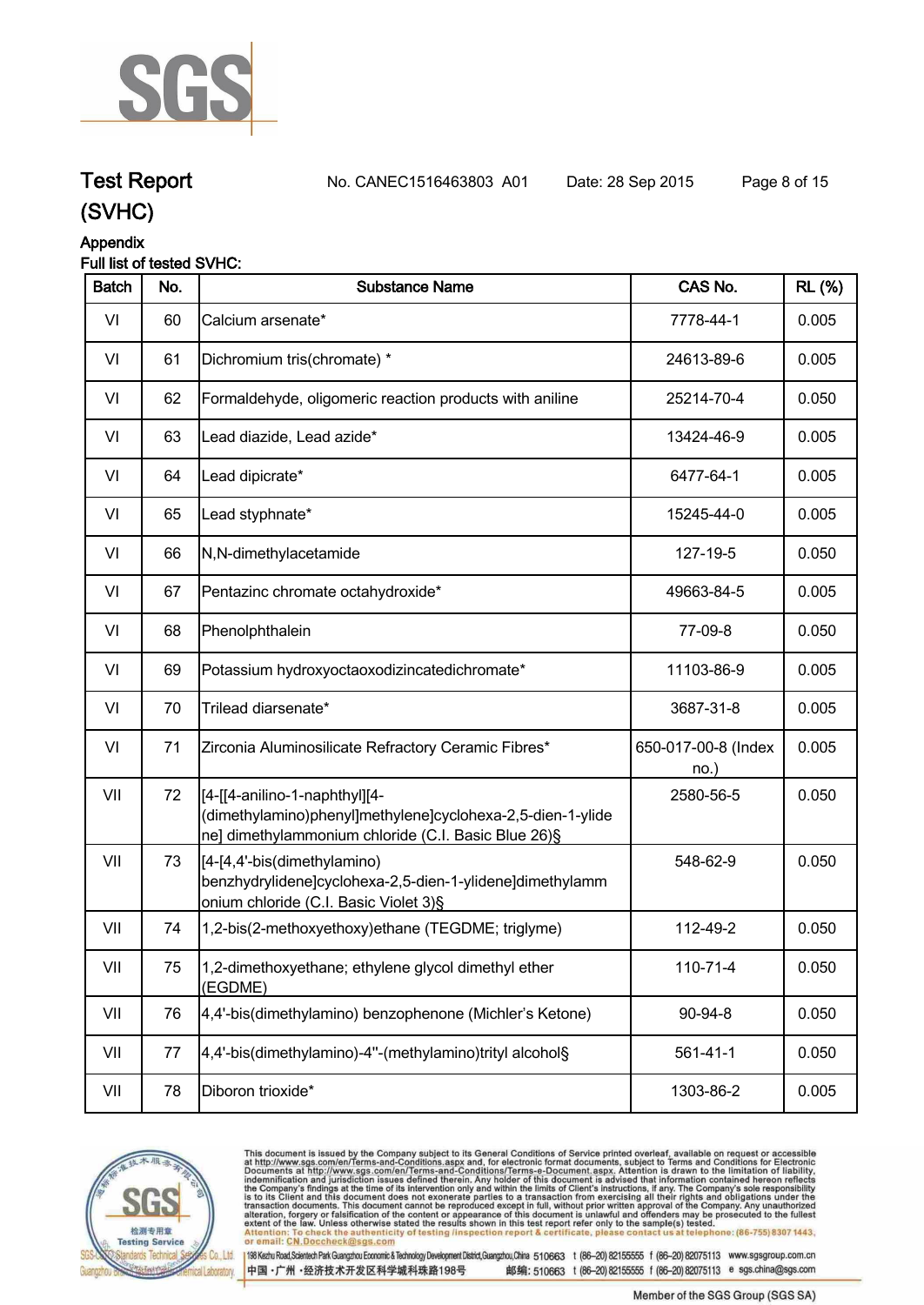

## **Test Report. No. CANEC1516463803 A01 Date: 28 Sep 2015. Page 9 of 15.**

### **(SVHC)**

### **Appendix**

### **Full list of tested SVHC:**

| <b>Batch</b> | No. | <b>Substance Name</b>                                                                                            | CAS No.        | <b>RL</b> (%) |
|--------------|-----|------------------------------------------------------------------------------------------------------------------|----------------|---------------|
| VII          | 79  | Formamide                                                                                                        | $75-12-7$      | 0.050         |
| VII          | 80  | Lead(II) bis(methanesulfonate)*                                                                                  | 17570-76-2     | 0.005         |
| VII          | 81  | N,N,N',N'-tetramethyl-4,4'-methylenedianiline (Michler's<br>base)                                                | $101 - 61 - 1$ | 0.050         |
| VII          | 82  | <b>TGIC</b><br>$(1,3,5\text{-tris}(oxiranylmethyl)-1,3,5\text{-triazine}-2,4,6(1H,3H,5H)\text{-trio}$<br> ne)    | 2451-62-9      | 0.050         |
| VII          | 83  | $\alpha$ , $\alpha$ -Bis[4-(dimethylamino)phenyl]-4<br>(phenylamino)naphthalene-1-methanol (C.I. Solvent Blue 4) | 6786-83-0      | 0.050         |
| VII          | 84  | $\beta$ -TGIC (1,3,5-tris[(2S and<br>2R)-2,3-epoxypropyl]-1,3,5-triazine-2,4,6-(1H,3H,5H)-trione)                | 59653-74-6     | 0.050         |
| VIII         | 85  | [Phthalato(2-)]dioxotrilead*                                                                                     | 69011-06-9     | 0.005         |
| VIII         | 86  | 1,2-Benzenedicarboxylic acid, dipentylester, branched and<br>linear                                              | 84777-06-0     | 0.050         |
| VIII         | 87  | 1,2-Diethoxyethane                                                                                               | 629-14-1       | 0.050         |
| VIII         | 88  | 1-Bromopropane                                                                                                   | 106-94-5       | 0.050         |
| VIII         | 89  | 3-Ethyl-2-methyl-2-(3-methylbutyl)-1,3-oxazolidine                                                               | 143860-04-2    | 0.050         |
| VIII         | 90  | 4-(1,1,3,3-tetramethylbutyl)phenol, ethoxylated                                                                  |                | 0.050         |
| VIII         | 91  | 4,4'-Methylenedi-o-toluidine                                                                                     | 838-88-0       | 0.050         |
| VIII         | 92  | 4,4'-Oxydianiline and its salts                                                                                  | 101-80-4       | 0.050         |
| VIII         | 93  | 4-Aminoazobenzene                                                                                                | 60-09-3        | 0.050         |
| VIII         | 94  | 4-Methyl-m-phenylenediamine                                                                                      | 95-80-7        | 0.050         |
| VIII         | 95  | 4-Nonylphenol, branched and linear                                                                               |                | 0.050         |
| VIII         | 96  | 6-Methoxy-m-toluidine                                                                                            | 120-71-8       | 0.050         |
| VIII         | 97  | Acetic acid, lead salt, basic*                                                                                   | 51404-69-4     | 0.005         |



This document is issued by the Company subject to its General Conditions of Service printed overleaf, available on request or accessible at http://www.sgs.com/en/Terms-and-Conditions.aspx and, for electronic format documen . at telephone: (86-755) 8307 1443, Attention: To check the authent<br>or email: CN.Doccheck@sgs.co eck the authenticity of testing /inspection report & certificate, ple contact us

中国·广州·经济技术开发区科学城科珠路198号

198 Kezhu Road, Scientech Park Guangzhou Economic & Technology Development District, Guangzhou, China 510663 t (86-20) 82155555 f (86-20) 82075113 www.sgsgroup.com.cn

邮编: 510663 t (86-20) 82155555 f (86-20) 82075113 e sgs.china@sgs.com

Member of the SGS Group (SGS SA)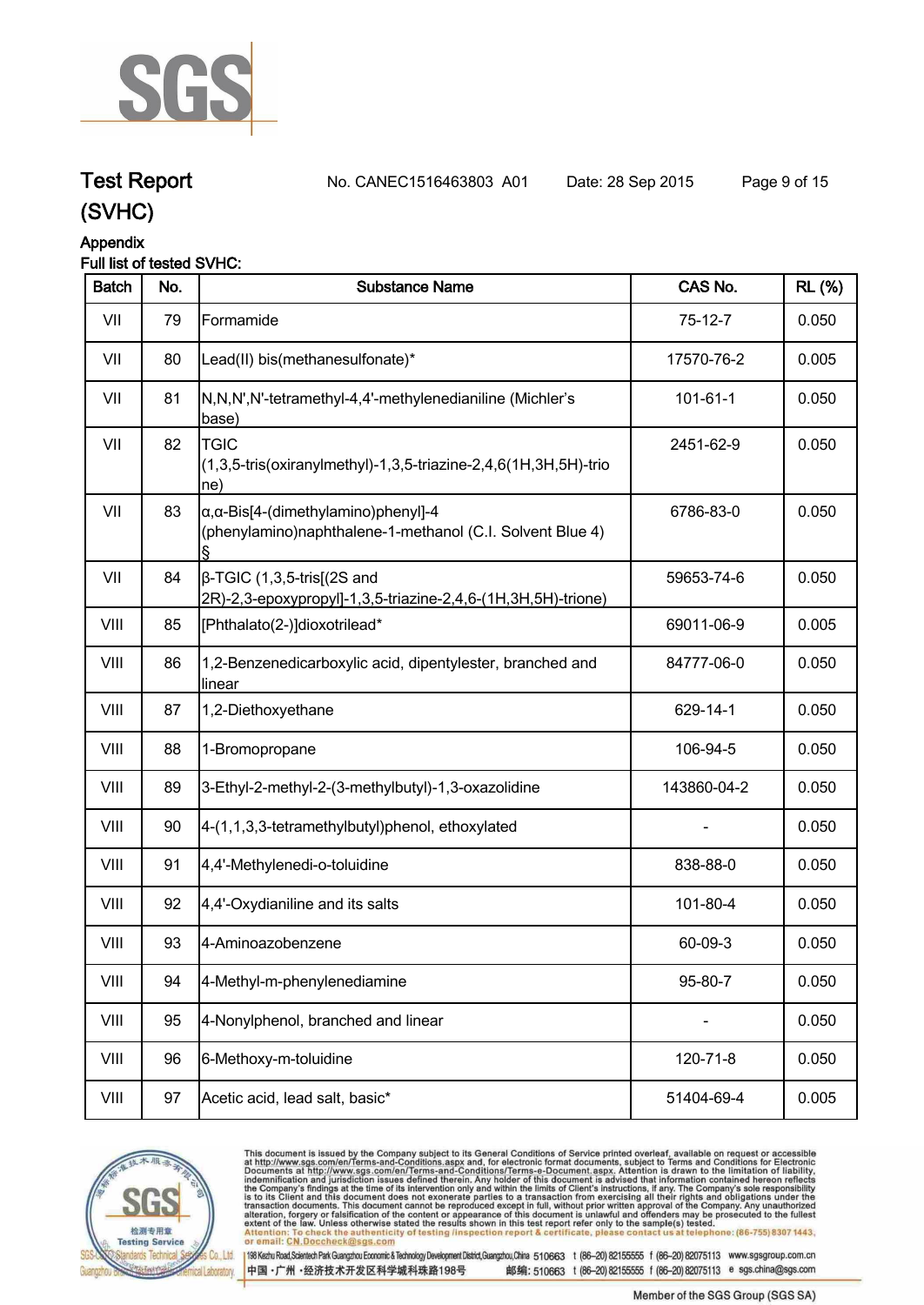

### **Appendix**

### **Full list of tested SVHC:**

| <b>Batch</b> | No. | <b>Substance Name</b>                                                                                                                                            | CAS No.                                 | <b>RL</b> (%) |
|--------------|-----|------------------------------------------------------------------------------------------------------------------------------------------------------------------|-----------------------------------------|---------------|
| VIII         | 98  | Biphenyl-4-ylamine                                                                                                                                               | $92 - 67 - 1$                           | 0.050         |
| VIII         | 99  | Bis(pentabromophenyl) ether (DecaBDE)                                                                                                                            | 1163-19-5                               | 0.050         |
| VIII         | 100 | Cyclohexane-1,2-dicarboxylic anhydride,<br>cis-cyclohexane-1,2-dicarboxylic anhydride,<br>trans-cyclohexane-1,2-dicarboxylic anhydride                           | $85-42-7,$<br>13149-00-3,<br>14166-21-3 | 0.050         |
| VIII         | 101 | Diazene-1,2-dicarboxamide (C,C'-azodi(formamide))                                                                                                                | 123-77-3                                | 0.050         |
| VIII         | 102 | Dibutyltin dichloride (DBTC)                                                                                                                                     | 683-18-1                                | 0.050         |
| VIII         | 103 | Diethyl sulphate                                                                                                                                                 | 64-67-5                                 | 0.050         |
| VIII         | 104 | Diisopentylphthalate                                                                                                                                             | 605-50-5                                | 0.050         |
| VIII         | 105 | Dimethyl sulphate                                                                                                                                                | $77 - 78 - 1$                           | 0.050         |
| VIII         | 106 | Dinoseb                                                                                                                                                          | 88-85-7                                 | 0.050         |
| VIII         | 107 | Dioxobis(stearato)trilead*                                                                                                                                       | 12578-12-0                              | 0.005         |
| VIII         | 108 | Fatty acids, C16-18, lead salts*                                                                                                                                 | 91031-62-8                              | 0.005         |
| VIII         | 109 | Furan                                                                                                                                                            | 110-00-9                                | 0.050         |
| VIII         | 110 | Henicosafluoroundecanoic acid                                                                                                                                    | 2058-94-8                               | 0.050         |
| VIII         | 111 | Heptacosafluorotetradecanoic acid                                                                                                                                | 376-06-7                                | 0.050         |
| VIII         | 112 | Hexahydromethylphathalic anhydride,<br>Hexahydro-4-methylphathalic anhydride,<br>Hexahydro-1-methylphathalic anhydride,<br>Hexahydro-3-methylphathalic anhydride | $\stackrel{\circ}{\bowtie}$             | 0.050         |
| VIII         | 113 | Lead bis(tetrafluoroborate)*                                                                                                                                     | 13814-96-5                              | 0.005         |
| VIII         | 114 | Lead cyanamidate*                                                                                                                                                | 20837-86-9                              | 0.005         |
| VIII         | 115 | Lead dinitrate*                                                                                                                                                  | 10099-74-8                              | 0.005         |
| VIII         | 116 | Lead monoxide*                                                                                                                                                   | 1317-36-8                               | 0.005         |



This document is issued by the Company subject to its General Conditions of Service printed overleaf, available on request or accessible at http://www.sgs.com/en/Terms-and-Conditions.aspx and, for electronic format documen . at telephone: (86-755) 8307 1443, Attention: To check the authent<br>or email: CN.Doccheck@sgs.c eck the authenticity of testing /inspection report & certificate, ple contact us

198 Kezhu Road, Scientech Park Guangzhou Economic & Technology Development District, Guangzhou, China 510663 t (86-20) 82155555 f (86-20) 82075113 www.sgsgroup.com.cn 中国·广州·经济技术开发区科学城科珠路198号

**Test Report. No. CANEC1516463803 A01 Date: 28 Sep 2015. Page 10 of 15.**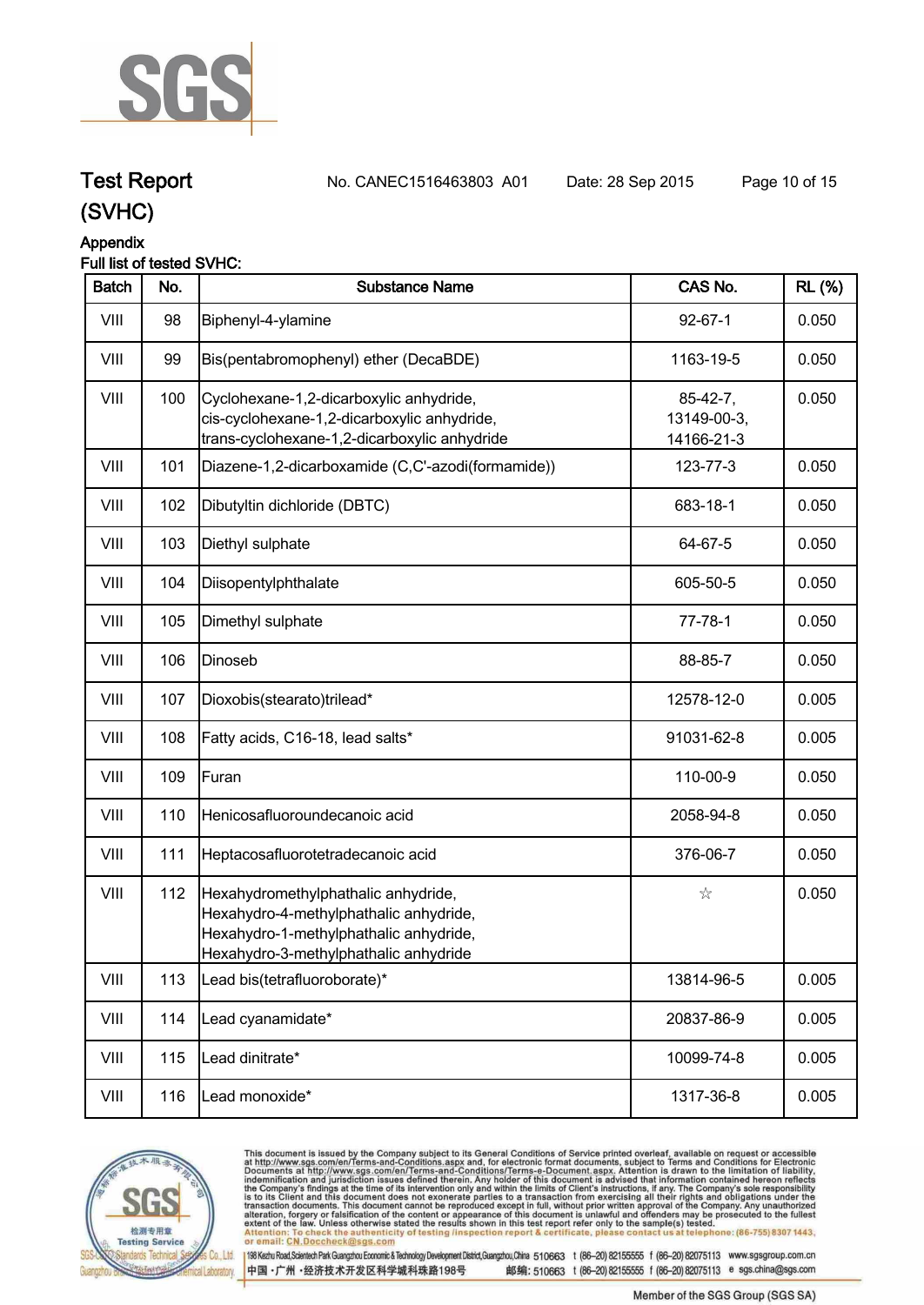

## **Test Report. No. CANEC1516463803 A01 Date: 28 Sep 2015. Page 11 of 15.**

**(SVHC)**

### **Appendix**

### **Full list of tested SVHC:**

| <b>Batch</b> | No. | <b>Substance Name</b>                                       | CAS No.     | <b>RL</b> (%) |
|--------------|-----|-------------------------------------------------------------|-------------|---------------|
| VIII         | 117 | Lead oxide sulfate*                                         | 12036-76-9  | 0.005         |
| VIII         | 118 | Lead tetroxide (orange lead)*                               | 1314-41-6   | 0.005         |
| VIII         | 119 | Lead titanium trioxide*                                     | 12060-00-3  | 0.005         |
| VIII         | 120 | Lead titanium zirconium oxide*                              | 12626-81-2  | 0.005         |
| VIII         | 121 | Methoxyacetic acid                                          | 625-45-6    | 0.050         |
| VIII         | 122 | Methyloxirane (Propylene oxide)                             | 75-56-9     | 0.050         |
| VIII         | 123 | N,N-dimethylformamide                                       | 68-12-2     | 0.050         |
| VIII         | 124 | N-Methylacetamide                                           | 79-16-3     | 0.050         |
| VIII         | 125 | N-Pentyl-isopentylphthalate                                 | 776297-69-9 | 0.050         |
| VIII         | 126 | o-Aminoazotoluene                                           | 97-56-3     | 0.050         |
| VIII         | 127 | o-Toluidine                                                 | 95-53-4     | 0.050         |
| VIII         | 128 | Pentacosafluorotridecanoic acid                             | 72629-94-8  | 0.050         |
| VIII         | 129 | Pentalead tetraoxide sulphate*                              | 12065-90-6  | 0.005         |
| VIII         | 130 | Pyrochlore, antimony lead yellow*                           | 8012-00-8   | 0.005         |
| VIII         | 131 | Silicic acid, barium salt, lead-doped*                      | 68784-75-8  | 0.005         |
| VIII         | 132 | Silicic acid, lead salt*                                    | 11120-22-2  | 0.005         |
| VIII         | 133 | Sulfurous acid, lead salt, dibasic*                         | 62229-08-7  | 0.005         |
| VIII         | 134 | Tetraethyllead*                                             | 78-00-2     | 0.005         |
| VIII         | 135 | Tetralead trioxide sulphate*                                | 12202-17-4  | 0.005         |
| VIII         | 136 | Tricosafluorododecanoic acid                                | 307-55-1    | 0.050         |
| VIII         | 137 | Trilead bis(carbonate) dihy droxide (basic lead carbonate)* | 1319-46-6   | 0.005         |



This document is issued by the Company subject to its General Conditions of Service printed overleaf, available on request or accessible at http://www.sgs.com/en/Terms-and-Conditions.aspx and, for electronic format docume . at telephone: (86-755) 8307 1443, Attention: To check the authen<br>or email: CN.Doccheck@sgs.c eck the authenticity of testing /inspection report & certificate, ple contact us

198 Kezhu Road, Scientech Park Guangzhou Economic & Technology Development District, Guangzhou, China 510663 t (86-20) 82155555 f (86-20) 82075113 www.sgsgroup.com.cn 中国·广州·经济技术开发区科学城科珠路198号

Member of the SGS Group (SGS SA)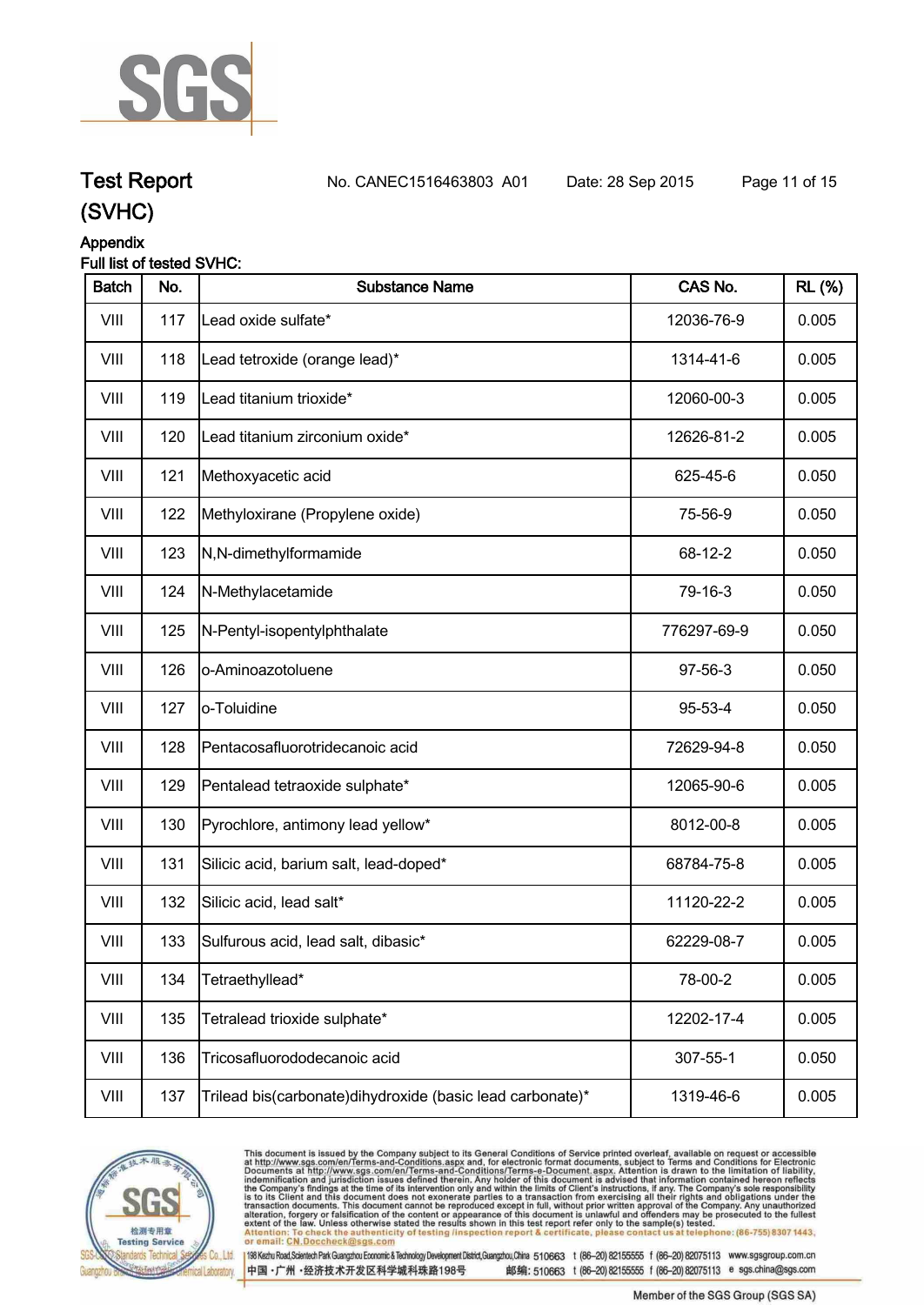

**Test Report. No. CANEC1516463803 A01 Date: 28 Sep 2015. Page 12 of 15.**

### **(SVHC)**

### **Appendix**

### **Full list of tested SVHC:**

| <b>Batch</b> | No. | <b>Substance Name</b>                                                                                                                                            | CAS No.    | <b>RL</b> (%) |
|--------------|-----|------------------------------------------------------------------------------------------------------------------------------------------------------------------|------------|---------------|
| VIII         | 138 | Trilead dioxide phosphonate*                                                                                                                                     | 12141-20-7 | 0.005         |
| IX           | 139 | 4-Nonylphenol, branched and linear, ethoxylated                                                                                                                  |            | 0.050         |
| IX           | 140 | Ammonium pentadecafluorooctanoate (APFO)                                                                                                                         | 3825-26-1  | 0.050         |
| IX           | 141 | Cadmium oxide*                                                                                                                                                   | 1306-19-0  | 0.005         |
| IX           | 142 | Cadmium*                                                                                                                                                         | 7440-43-9  | 0.005         |
| IX           | 143 | Dipentyl phthalate (DPP)                                                                                                                                         | 131-18-0   | 0.050         |
| IX           | 144 | Pentadecafluorooctanoic acid (PFOA)                                                                                                                              | 335-67-1   | 0.050         |
| X            | 145 | Cadmium sulphide*                                                                                                                                                | 1306-23-6  | 0.005         |
| X            | 146 | Dihexyl phthalate                                                                                                                                                | 84-75-3    | 0.050         |
| X            | 147 | Disodium 3,3'-<br>[[[1,1'-biphenyl]-4,4'-diylbis(azo)]bis(4-aminonaphthalene-1-su<br>Iphonate) (C.I. Direct Red 28)                                              | 573-58-0   | 0.050         |
| X            | 148 | Disodium 4-amino-3-[[4'-[(2,4-diaminophenyl)azo]<br>[1,1'-biphenyl]-4-yl]azo] -5-hydroxy-6-<br>(phenylazo)naphthalene-2,7-disulphonate (C.I. Direct Black<br>38) | 1937-37-7  | 0.050         |
| X            | 149 | Imidazolidine-2-thione; (2-imidazoline-2-thiol)                                                                                                                  | 96-45-7    | 0.050         |
| X            | 150 | Lead di(acetate)*                                                                                                                                                | 301-04-2   | 0.005         |
| X            | 151 | Trixylyl phosphate                                                                                                                                               | 25155-23-1 | 0.050         |
| XI           | 152 | 1,2-Benzenedicarboxylic acid, dihexyl ester, branched and<br>linear                                                                                              | 68515-50-4 | 0.050         |
| XI           | 153 | Cadmium chloride*                                                                                                                                                | 10108-64-2 | 0.005         |
| XI           | 154 | Sodium perborate; perboric acid, sodium salt*                                                                                                                    |            | 0.005         |
| XI           | 155 | Sodium peroxometaborate*                                                                                                                                         | 7632-04-4  | 0.005         |



This document is issued by the Company subject to its General Conditions of Service printed overleaf, available on request or accessible at http://www.sgs.com/en/Terms-and-Conditions.aspx and, for electronic format documen . at telephone: (86-755) 8307 1443, Attention: To check the authent<br>or email: CN.Doccheck@sgs.c eck the authenticity of testing /inspection report & certificate, ple contact us

中国·广州·经济技术开发区科学城科珠路198号

198 Kezhu Road,Scientech Park Guangzhou Economic & Technology Development District,Guangzhou,China 510663 t (86-20) 82155555 f (86-20) 82075113 www.sgsgroup.com.cn 邮编: 510663 t (86-20) 82155555 f (86-20) 82075113 e sgs.china@sgs.com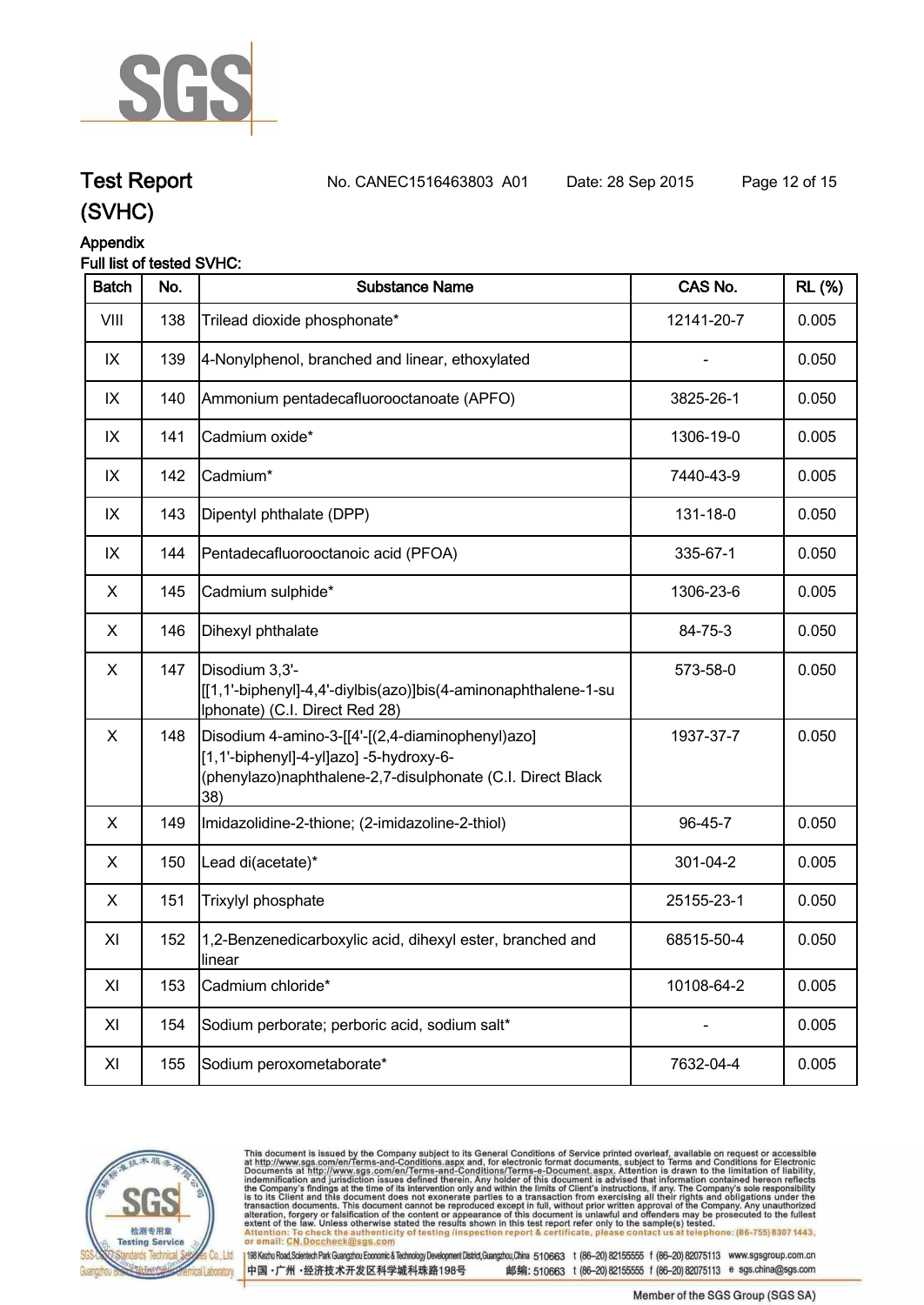

**Test Report. No. CANEC1516463803 A01 Date: 28 Sep 2015. Page 13 of 15.**

### **Appendix**

### **Full list of tested SVHC:**

| <b>Batch</b> | No. | <b>Substance Name</b>                                                                                                                                                                                                                                                      | CAS No.                   | <b>RL</b> (%) |
|--------------|-----|----------------------------------------------------------------------------------------------------------------------------------------------------------------------------------------------------------------------------------------------------------------------------|---------------------------|---------------|
| XII          | 156 | 2-(2H-Benzotriazol-2-yl)-4,6-ditertpentylphenol (UV-328)                                                                                                                                                                                                                   | 25973-55-1                | 0.050         |
| XII          | 157 | 2-benzotriazol-2-yl-4,6-di-tert-butylphenol (UV-320)                                                                                                                                                                                                                       | 3846-71-7                 | 0.050         |
| XII          | 158 | 2-Ethylhexyl<br>10-ethyl-4,4-dioctyl-7-oxo-8-oxa-3,5-dithia-4-stannatetradeca<br>noate; DOTE                                                                                                                                                                               | 15571-58-1                | 0.050         |
| XII          | 159 | Reaction mass of 2-ethylhexyl<br>10-ethyl-4,4-dioctyl-7-oxo-8-oxa-3,5-dithia-4-stannatetradeca<br>noate & 2-ethylhexyl 10-ethyl-4-[[2-<br>[(2-ethylhexyl)oxy]-2-oxoethyl]thio]-4-octyl-7-oxo-8-oxa-3,5-di<br>thia-4-stannatetradecanoate (reaction mass of DOTE &<br>MOTE) |                           | 0.050         |
| XII          | 160 | Cadmium fluoride*                                                                                                                                                                                                                                                          | 7790-79-6                 | 0.005         |
| XII          | 161 | Cadmium sulphate*                                                                                                                                                                                                                                                          | 10124-36-4,<br>31119-53-6 | 0.005         |
| XIII         | 162 | 1,2-benzenedicarboxylic acid, di-C6-10-alkyl esters;<br>1,2-benzenedicarboxylic acid, mixed decyl and hexyl and<br>octyl diesters with ≥ 0.3% of dihexyl phthalate                                                                                                         | 68515-51-5,<br>68648-93-1 | 0.050         |
| XIII         | 163 | 5-sec-butyl-2-<br>(2,4-dimethylcyclohex-3-en-1-yl)-5-methyl-1,3-dioxane [1],<br>5-sec-butyl-2-<br>(4,6-dimethylcyclohex-3-en-1-yl)-5-methyl-1,3-dioxane [2]<br>[covering any of the individual isomers of [1] and [2] or any<br>combination thereof]                       |                           | 0.050         |



This document is issued by the Company subject to its General Conditions of Service printed overleaf, available on request or accessible at http://www.sgs.com/en/Terms-and-Conditions.aspx and, for electronic format documen . at telephone: (86-755) 8307 1443, Attention: To check the authent<br>or email: CN.Doccheck@sgs.c eck the authenticity of testing /inspection report & certificate, ple contact us

中国·广州·经济技术开发区科学城科珠路198号

198 Kezhu Road,Scientech Park Guangzhou Economic & Technology Development District,Guangzhou,China 510663 t (86-20) 82155555 f (86-20) 82075113 www.sgsgroup.com.cn 邮编: 510663 t (86-20) 82155555 f (86-20) 82075113 e sgs.china@sgs.com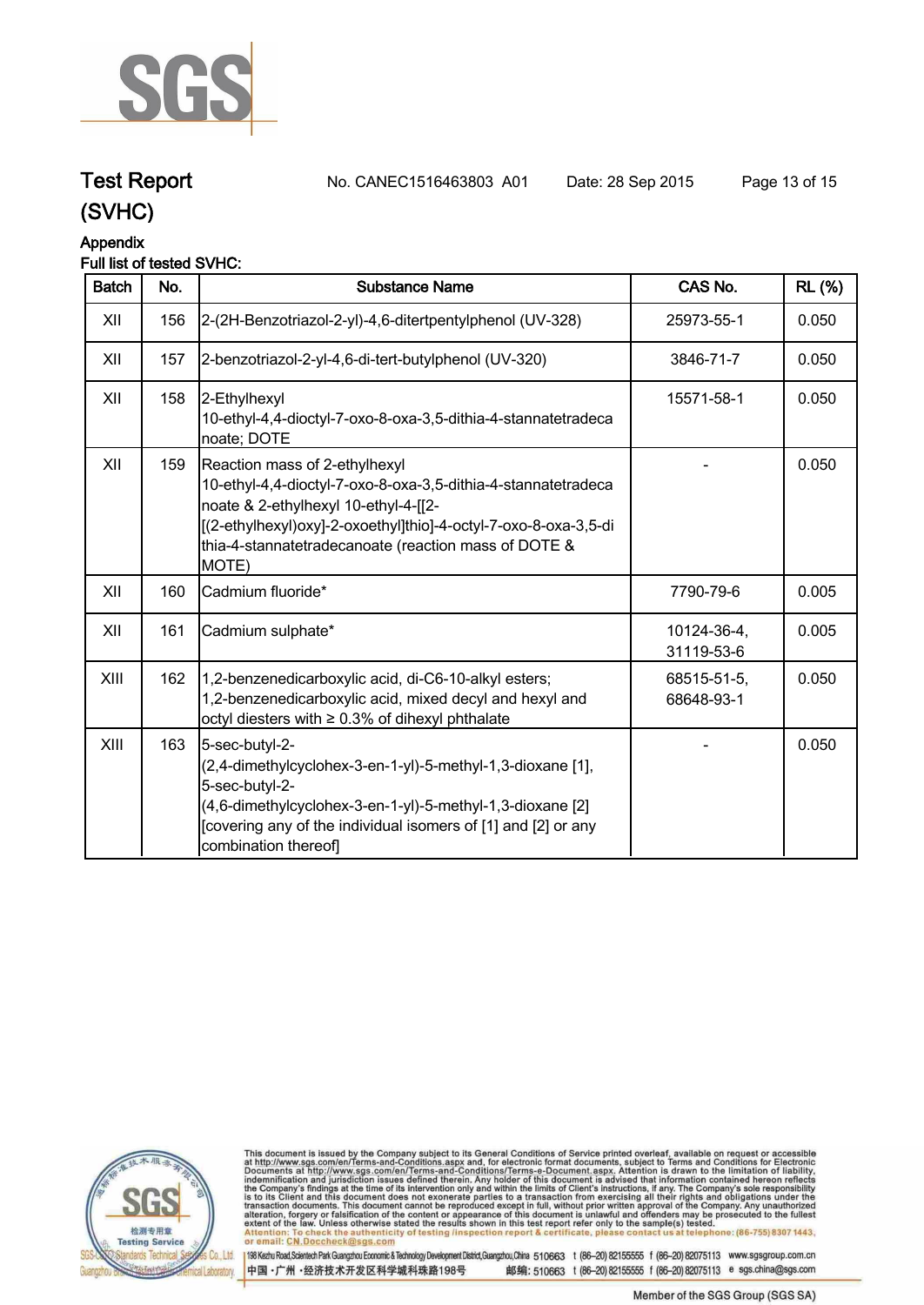

**Test Report. No. CANEC1516463803 A01 Date: 28 Sep 2015. Page 14 of 15.**

# **ATTACHMENTS SVHC Testing Flow Chart**

 **1) Name of the person who made testing: Martin He / Alison Zhang**

**2) Name of the person in charge of testing: Cutey Yu**





This document is issued by the Company subject to its General Conditions of Service printed overleaf, available on request or accessible at http://www.sgs.com/en/Terms-and-Conditions.aspx and, for electronic format documen <u>lephone: (86-755) 8307 1443.</u> Attenti ack the authenticity of testing /inspection report & certificate, pl contact us or email: CN.Doccheck@

198 Kezhu Road,Scientech Park Guangzhou Economic & Technology Development District,Guangzhou,China 510663 t (86-20) 82155555 f (86-20) 82075113 www.sgsgroup.com.cn 中国·广州·经济技术开发区科学城科珠路198号